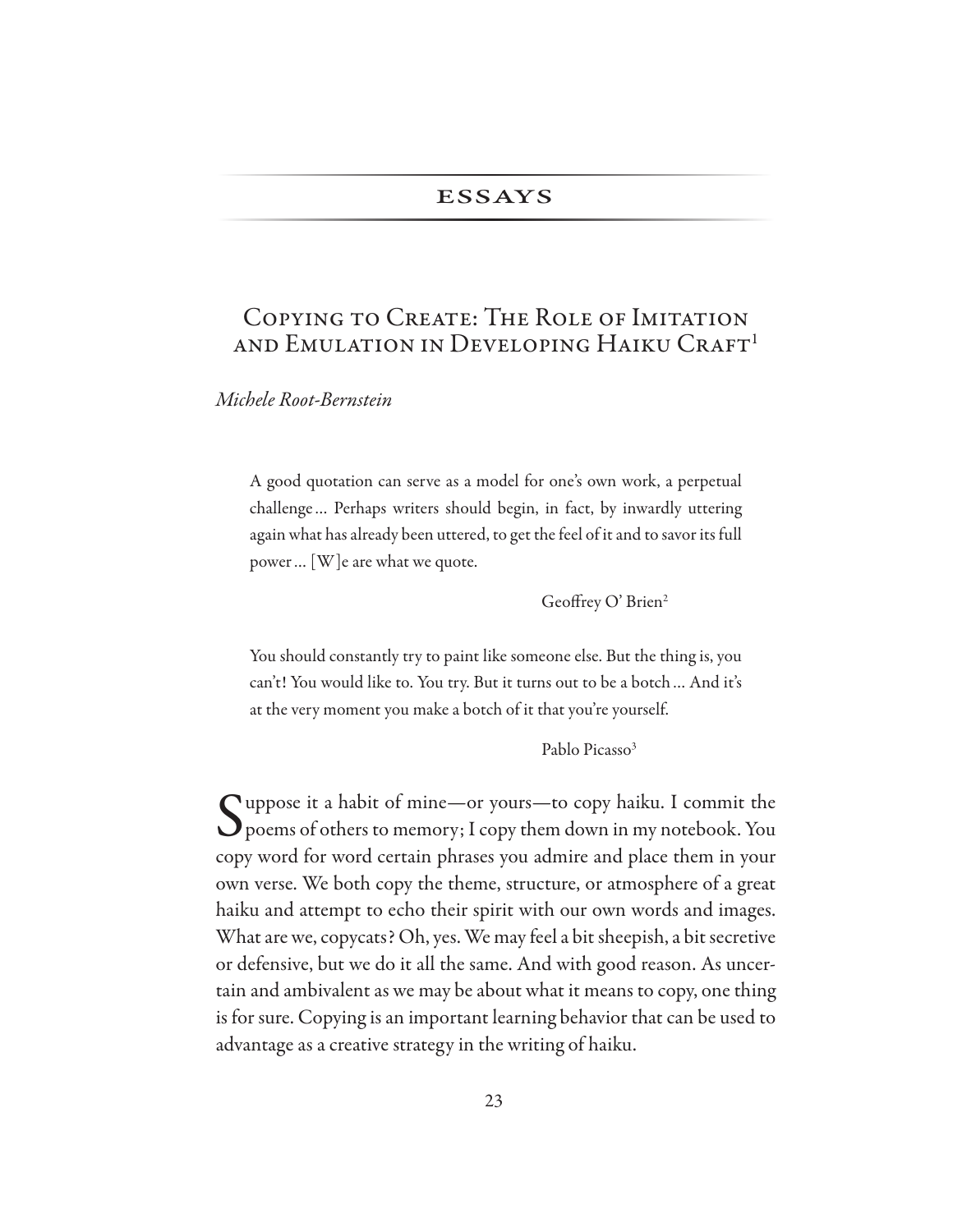Let me be clear about how I use the word copying. According to my dictionary, copying generally means 1) to attempt to resemble or duplicate; 2) to write, paint, etc., after an original; and 3) to forge or plagiarize. This last denotation, the deliberate passing of another's work for one's own, in whole or in part, or even the unwitting repetition of poetic ideas and phrases, is not at issue here.<sup>4</sup> My focus is on parts 1 and 2 of the definition.

So let me change my language a bit and make some distinctions that will help clarify the utility of attempting "to resemble or duplicate" or otherwise learn the art of haiku by writing "after an original." As scientists and social scientists interested in the mechanisms of social learning have observed, all copying is not the same. Generally, they distinguish between mimicry, imitation, and emulation. Mimicry involves the exact repetition or performance of a behavior, whether or not intentions are shared or even understood. *Imitation* involves reproducing qualities and processes of a modeled behavior with the same or similar goals in mind. And *emulation* involves the reproduction of purposes or goals, though the behavioral strategies that lead to that result may differ.<sup>5</sup>

Additional observations about copying can be made. Faced with a model poem, one may choose to copy the *product* itself, that is to say, the materials or style that shape the content. Alternatively, one may choose to copy the *problem* with which the model poet grappled—the questions raised about experience or "the way of haiku,"<sup>6</sup> perhaps. Then again, one might choose to copy the *processes*—physical, cognitive, and/or creative—deemed necessary to the making of the modeled work.<sup>7</sup>

By and large the kind of copying we recognize on the pages of a journal, a chapbook, or an anthology is product copy.<sup>8</sup> It is much easier to see that this poem "looks like" that poem in explicit image, phrase, or structure than it is to "see" a similarity of implicit artistic purpose or creative process. Indeed, any attempt to copy hidden processes or implied mentations will be subject to dissimilarity, but more on that later. Suffice it to say, at this point, that understanding different kinds of copying and copy focus may enhance what we learn through imitation and emulation and affect, as well, the course of our artistic growth.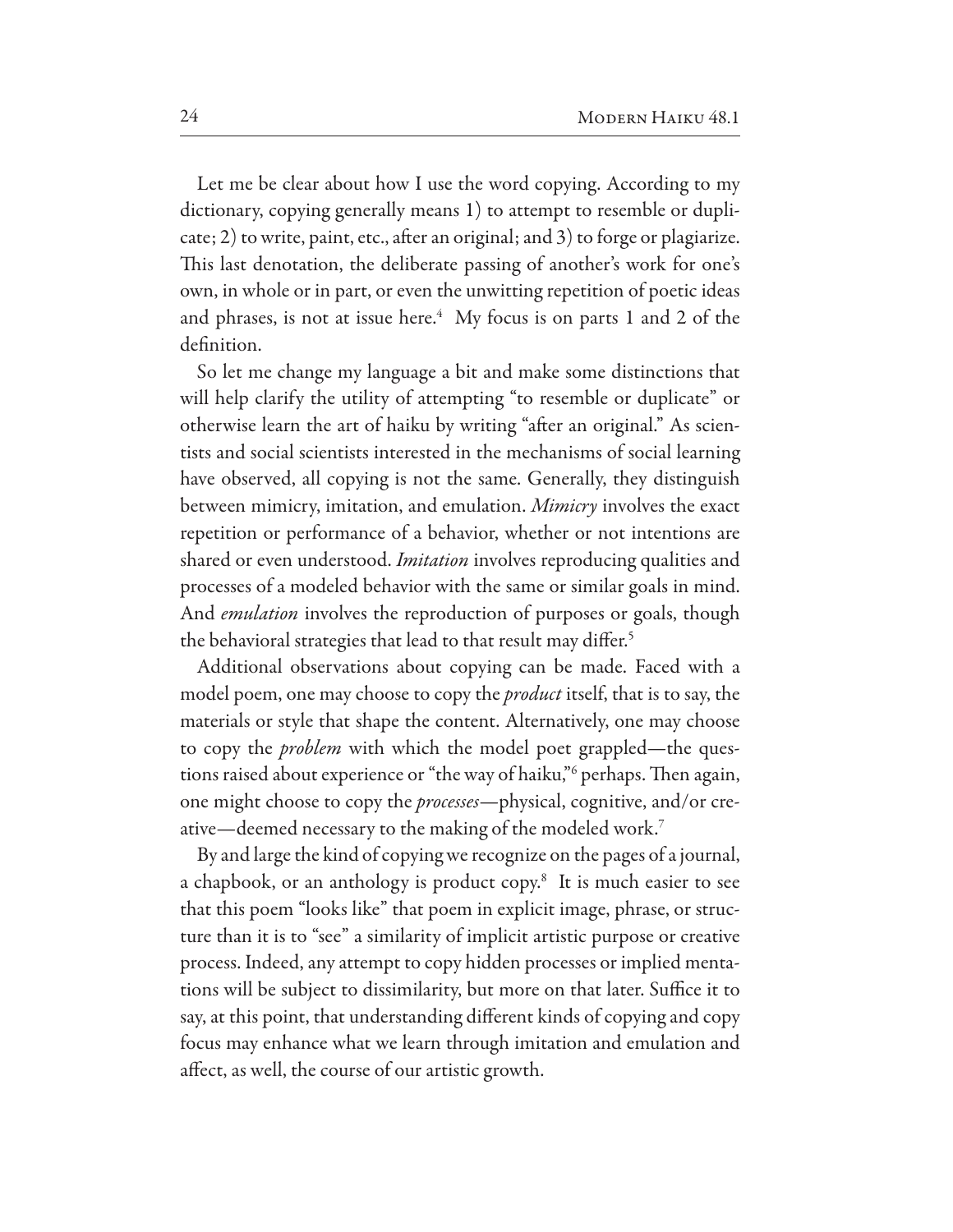Indeed, we can now make some basic distinctions: To copy in my notebook a haiku written by another is to mimic or "perform" it. To borrow certain phrases or images to use in your own haiku is to imitate the model product. To adapt product features such as theme or atmosphere as points of departure for a greater degree of original development is to emulate. By shifting our focus further, from product to problem or process, we move from *adaptive copying* to enactive or *re-creative copying*.<sup>9</sup> This advanced form of emulation involves the re-discovery of problems and processes inherent in, or stimulated by, the model poem. Recapitulating goals and purposes as far as possible, the copycat or, in this case, the re-creator necessarily finds his or her own path to the desired end. This appears to be what the seventeenth century haiku master Bashō had in mind when he said, "I do not seek to follow in the footsteps of the men of old; I seek the things they sought."<sup>10</sup>

Whether understood as imitation or emulation, as adaptive or enactive, copying can be a powerful tool for skill acquisition and craft training. Consider long-standing copy practice among writers. Nineteenth-century novelist and poet R.L. Stevenson famously described his self-study as "playing the sedulous ape" to any number of writers he admired.<sup>11</sup> Some hundred years later, novelist and educator John Gardner observed that it was "still instructive" to imitate old and unfamiliar masters of form. Close, line-by-line imitation "enables the writer to learn 'from inside' the secrets of some great writer's style."<sup>12</sup> For poet and playwright Derek Walcott, " $[Y]$  ou just ravage and cannibalize anything as a young poet... The whole course of imitations and adaptations is simply a method of apprenticeship. I knew I was copying and imitating and learning..."<sup>13</sup> Short story writer and poet Grace Paley also remarked that a "period of imitation is important and shouldn't be stopped."<sup>14</sup> And novelist Ursula Le Guin noted that "conscious, deliberate imitation ... can be good training, a means towards finding one's own voice ..."<sup>15</sup> Classroom teachers generally agree.<sup>16</sup>

Copying to learn may also prepare the copycat for creating original work. If this sounds paradoxical, psychologist Stevan Harnad briefly lays out the case: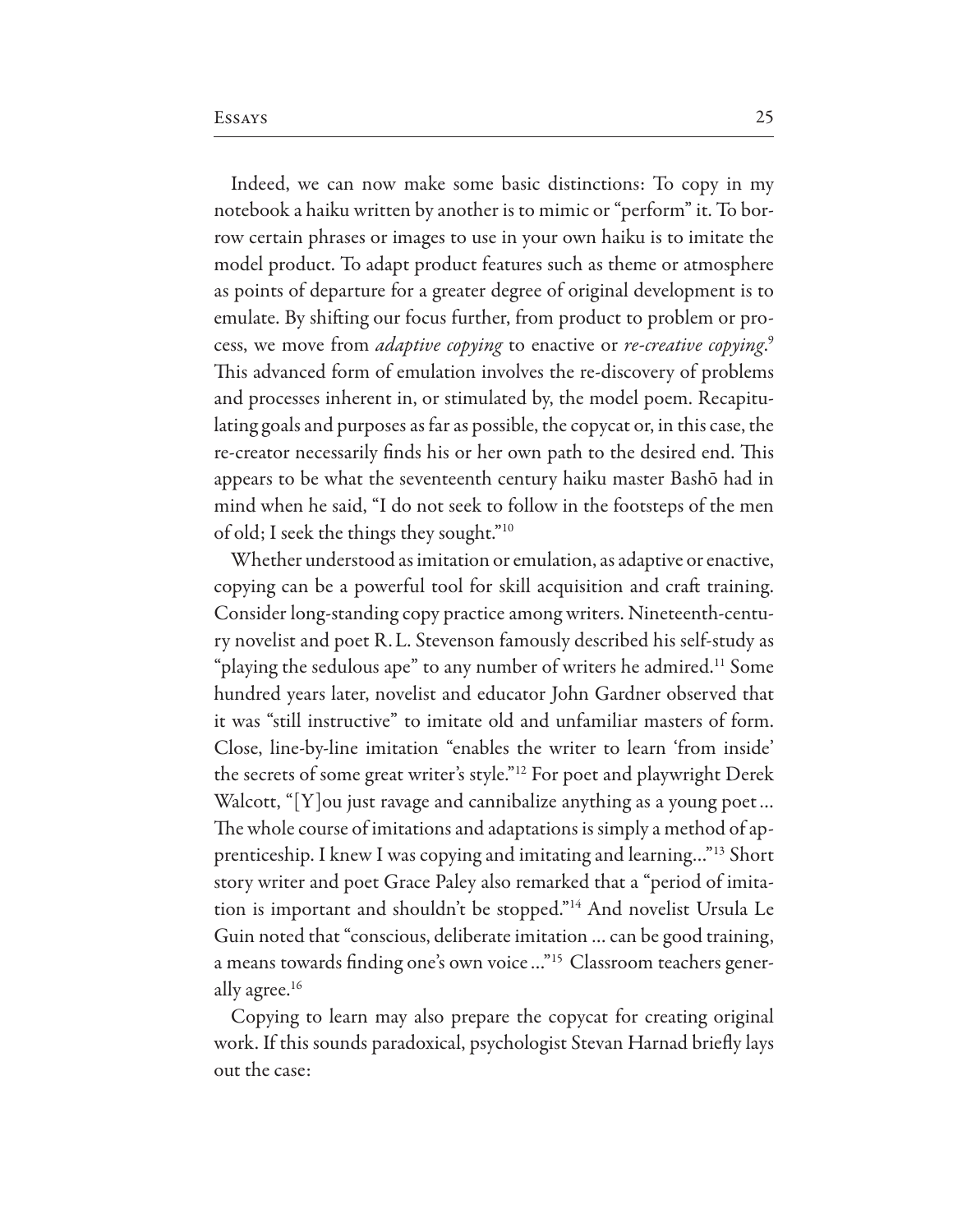By definition, imitation gives rise to something that is not new; hence it is also in general not a creative activity. And yet it too has been found to be an important precursor of creativity, especially artistic creativity. Those who ultimately become creative innovators often start out as remarkably astute mimics of others.<sup>17</sup>

Harnad concedes that copying has not always been universally admired in fact, the mid-twentieth century saw a particularly strong pedagogical backlash against copying of any kind in favor of de novo originality.<sup>18</sup> The educational psychologist Seymour Sarason, for one, argued that "[c]opying is the polar opposite of artistic ... copying and creating are not on the same continuum."<sup>19</sup> Yet we, like Harnad, like many an artist, musician, dancer or writer, may beg to differ. Copying to learn *can* connect to originality when, in the course of achieving mastery, close copy gives way to far copy, and adaptation of product blends into re-creation of process and problem.

Writer and artist Austin Kleon begins to make the very point in the title of his self-help book, Steal Like An Artist. "We learn by copying..." he notes. "You copy your heroes. And you don't just steal from one... you steal from all of them..."<sup>20</sup> He reiterates what a long line of notables, including Pablo Picasso, are alleged to have said: "Good artists copy; great artists steal."<sup>21</sup> Picasso did in fact say, on the record, "When there's anything to steal, I steal."<sup>22</sup> More recently and in another artistic medium, Bruce Springsteen observed that "everyone steals from everyone else... And stealing well is, there's a genius to it... When you're playing, you hope that somebody hears your voice, is interested in what you're doing and then gathers whatever they think might be of value in it and then moves it down the line."<sup>23</sup> That is certainly what dancer-choreographer Paul Taylor has confessed to doing: "I'm not above filching steps from other dance makers, but only from the best... and only when I think I can make an improvement."<sup>24</sup> Fellow choreographer Liz Lerman openly lists the same kind of stealing among her "Seven Ways to Be Creative": "Recognize that originality isn't the whole story. Copy. Make variations. Develop. Diversify."25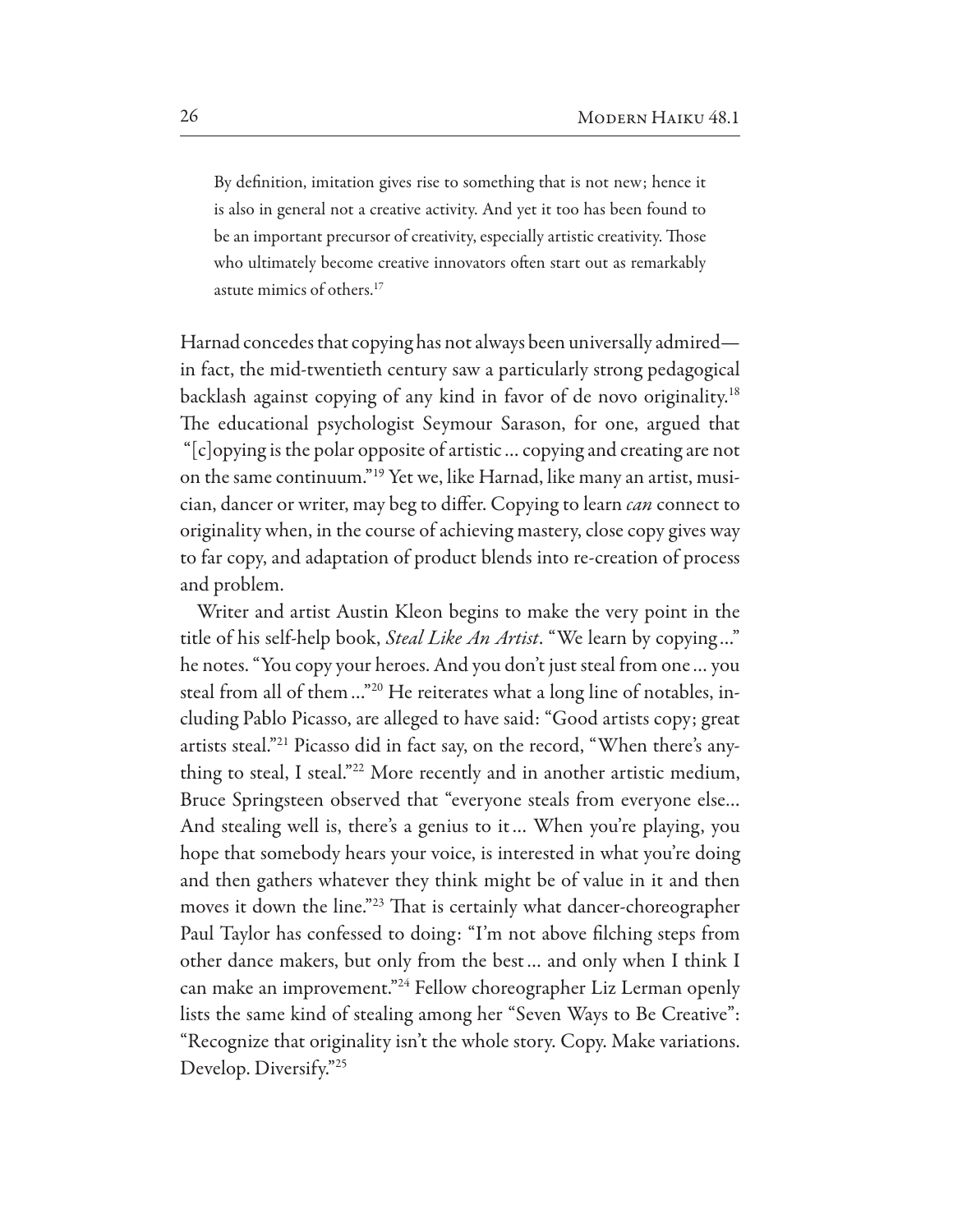Add to the same crowd of creative copycats poet T.S. Eliot, who really did write, "Immature poets imitate; mature poets steal."<sup>26</sup> For Eliot, as for Picasso and many others, originality had its start in imitation, but not its endpoint. He did a lot of "borrowing," "sampling," and "quoting" in his work, much of which he himself revealed in footnotes and essays. By tearing the disguise of de novo creation from his poetry, he made the case for creativity as a function of adaptation, variation, and the recombination of ideas and methods. "The good poet," he concluded, "welds his theft into a whole of feeling which is unique, utterly different from that from which it was torn."<sup>27</sup> After all, what is "stolen" must be hidden or disguised. Adapted ideas or images or purposes, heated by association one with the other, smelt into something unlike any one of their diverse precedents, something original and new.

It is this forged end of the emulative process, surely, to which haiku poet Raymond Roseliep referred when he wrote that "Creation is still more exciting than imitation."<sup>28</sup> To copy in order to utter meaningful difference is the true artistic intoxication. Still, imitation and emulation have their excitements, of which Roseliep was no doubt aware, for copying also known as allusion has a well-established role within the haiku tradition.

### A BRIEF LOOK AT HONKADORI

Haiku poet and anthologist Cor van den Heuvel is often quoted for his succinct statement that " $[t]$  he writing of variations on certain subjects in haiku, sometimes using the same or similar phrases (or even changing a few words of a previous haiku), is one of the most interesting challenges the genre offers a poet... some of the most original voices in haiku do not hesitate to dare seeming derivative if they see a way of reworking an 'old' image."<sup>29</sup> Van den Heuvel refers here to the ancient Japanese practice of *honkadori*, what Haruo Shirane has defined as "allusive variation on a classical poem."<sup>30</sup> Akiko Tsukamoto, in her article on modes of quoting in Japanese poetry, suggests (like Eliot) that images and phrases borrowed from "famous poems from earlier times" be put to new use, with "different meaning and atmosphere," even as they connect the imitation to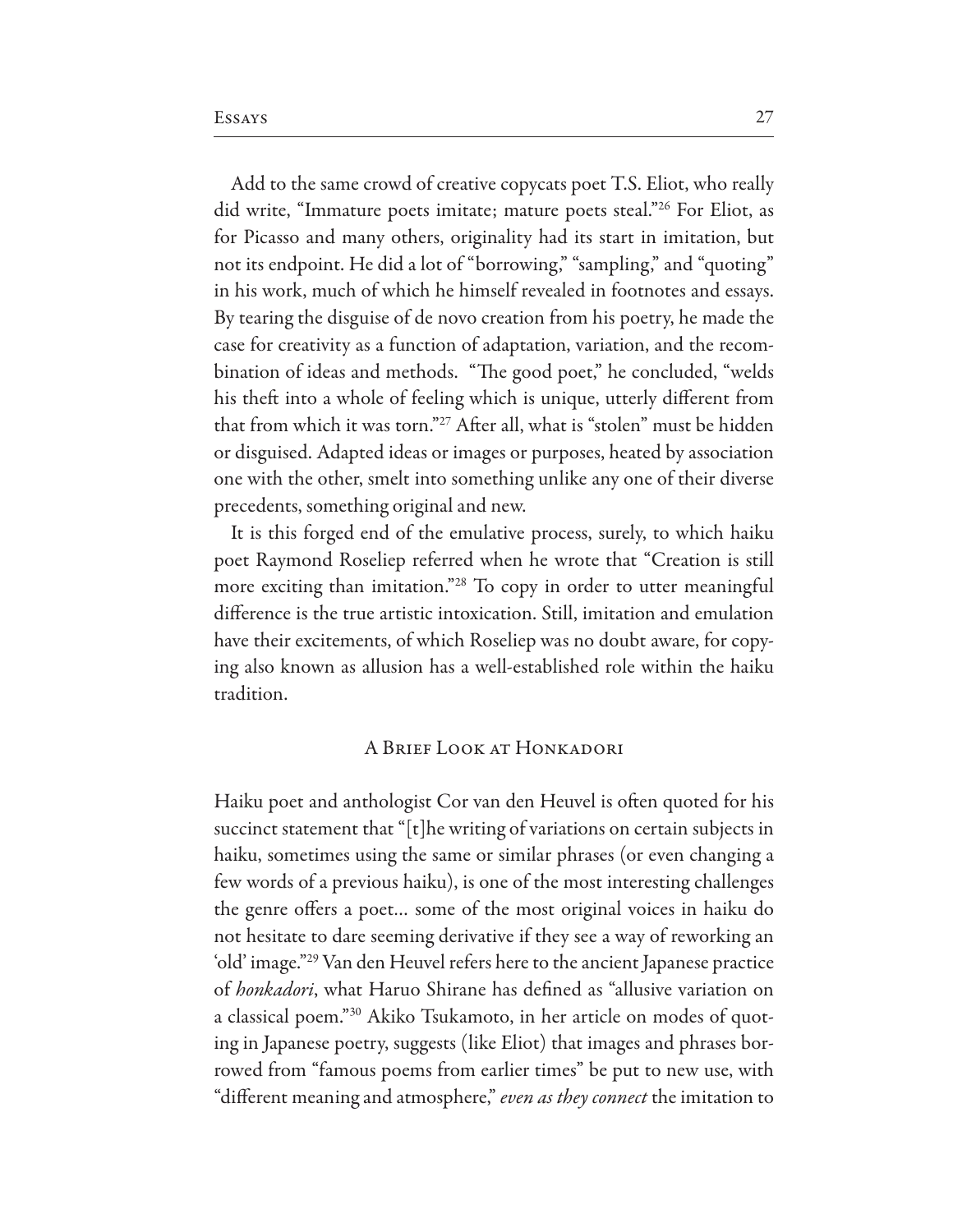the original poem with "reverberatory effect."<sup>31</sup> No surprise, honkadori gets a fair amount of press in English-language discussions of haiku. Gabi Greve, for instance, takes a great deal of time on her website to educate the western poet that "[w]riting *honkadori* is not the work of a copycat... but a work showing respect to the masters."32

Let me remind you of a well-known set of examples assembled (and translated) by Shirane.<sup>33</sup> Bashō made allusions to foundational poetry before him; his poetry became fodder for the allusive variations of those who followed him, no poem more so than this one, written in 1686:

> an old pond... a frog leaps in, the sound of water

Almost eighty years after "an old pond," the Bashō-admirer Yosa Buson made an adaptive copy:

According to Shirane, Buson's allusion to Bashō made the point that Bashō had ushered in a new perspective on the writing of haiku by wittingly copying a common frog motif and using it in a new way. Bashō chose to ignore the frog's song that others had typically singled out, and emphasize instead the sound of its entry into the water. Too, he related the frog, not to certain flowers or other sentimental associations, but to a stagnant pond. Image, meaning, atmosphere—all set the frog in a different context. Bashō's fresh take on spring, suddenly bursting winter's stillness, offered a new twist on the poetic dimensions of haiku.<sup>34</sup>

A few generations later, the poet Shiki would have it that "old pond," so simple and pure a poem, "is impossible to imitate."<sup>35</sup> Presumably he meant that the imitation could never be disguised, but would always announce its provenance. Nevertheless, as "old pond" gained in stature, it gained in copies or allusions. Shirane notes two. The first by the lateeighteenth century poet Ryōkan: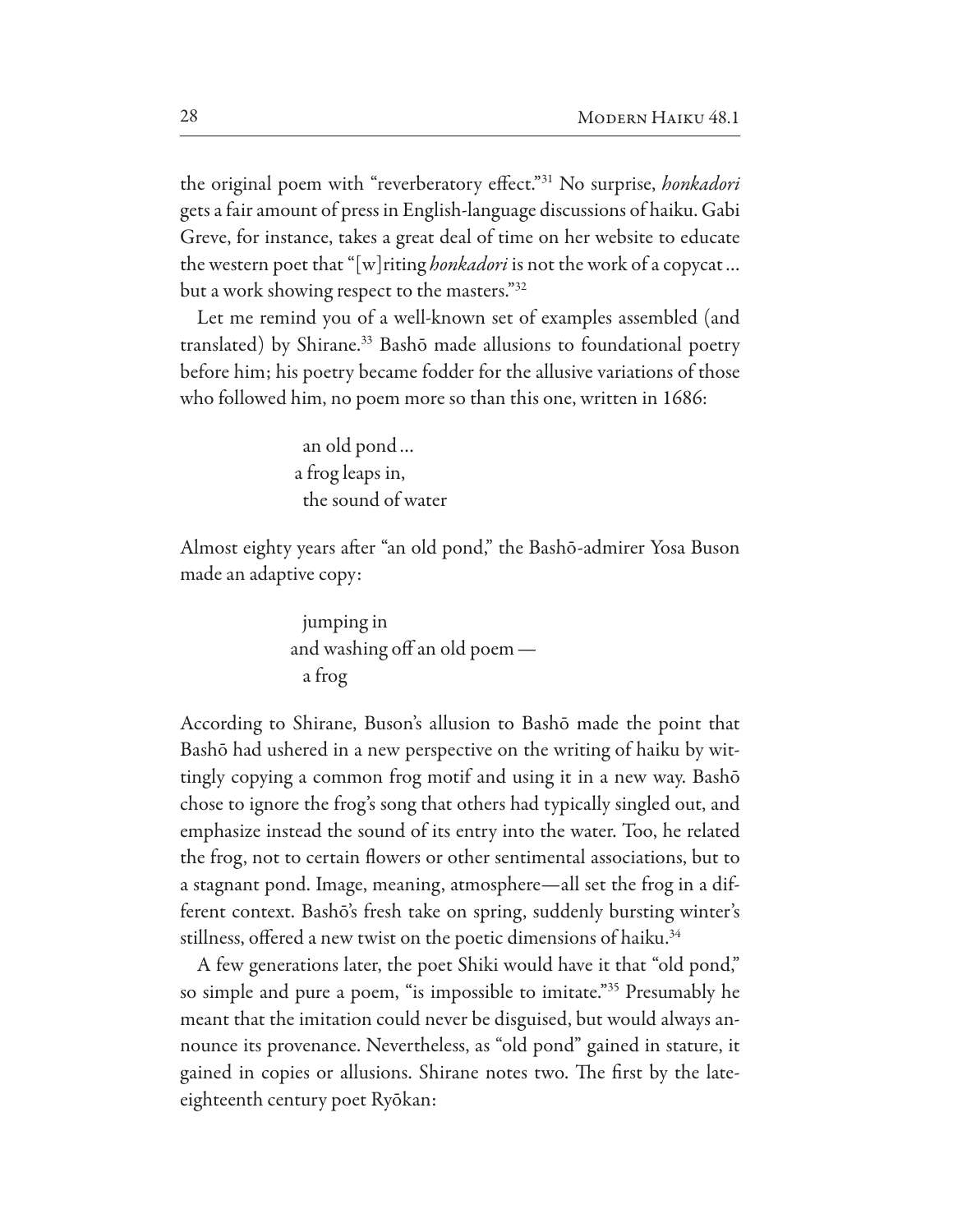a new pond not even the sound of a frog jumping in

and the second by the twentieth century American haiku poet, Bernard Einbond:

> frog pond... a leaf falls in without a sound

By borrowing the notion of no sound from Ryōkan and replacing the frog with a leaf, Einbond's award-winning poem substantially renewed and expanded contemporary dialogue with Bashō's old haiku.

In "Beyond the Haiku Moment," an essay appearing in Modern Haiku in winter-spring of 2000, Shirane argues that allusive variation is rare in English-language haiku, but I submit it may be more common than we think. As associate editor of *Frogpond* from 2012–2015, I had the privilege of reading several years' worth of submissions. I was surprised by how many allusions I recognized—and, of course, variations on Bashō led the pack. Over the course of ten reading periods, from autumn 2012 through autumn 2015, Frogpond received some 258 haiku using the word "frog" or "pond." Ponds and frogs are common phenomena and a great many of these poems did not necessarily call "old pond" to mind. But some did, whether purposefully or not. Twenty-two haiku definitely invited comparison by using both "frog" and "pond." An additional seventeen poems also invited comparison, either because they used some combination of "frog" or "pond" with "old," "jump," "sound," or "silence," or referred to Bashō directly.

What these figures mean is that, over the course of any submission period, *Frogpond* was likely to receive an average of twenty-five or twentysix haiku imitating "old pond," at least four of which aimed at direct allusion. From autumn 2012 to summer 2013, *Frogpond* published three: The first, by John Stevenson, in obvious allusion to Bashō: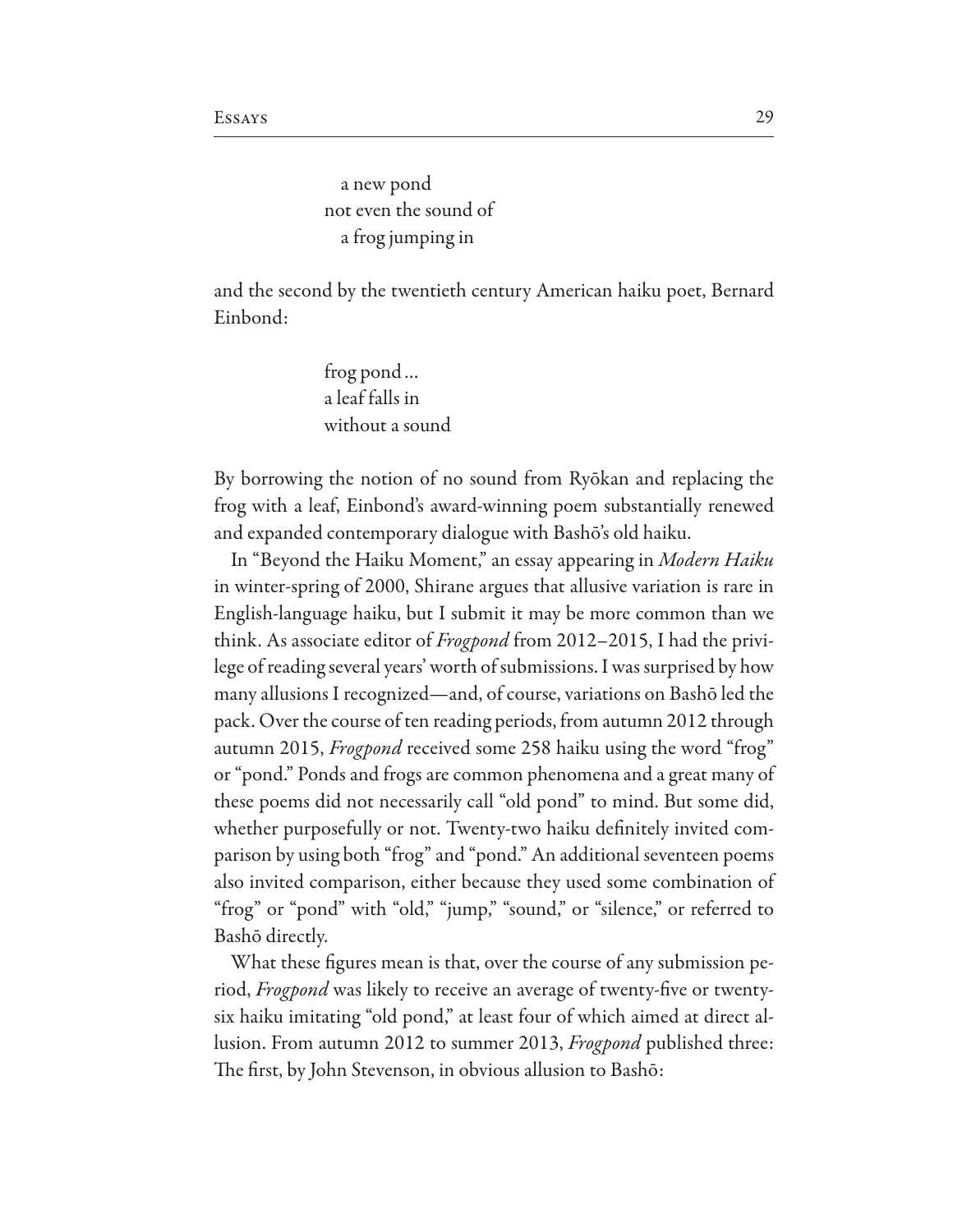without a sound a frog climbs out of the pond $36$ 

The second, by Carolyn Hall, in less obvious, even unconscious, allusion to the classic:

a frog fills the garden of our attention<sup>37</sup>

The third haiku, by Alison Woolpert, may be read without reference to Bashō-and yet, should the reader finger it just so, her frog, too, is ready to hop into the "old pond" pond:

> spring morning  $$ each student's paper folded in frog position $38$

Note that all three poems place Bashō's amphibian in distinctly new waters. Successful allusions travel some distance from the original; without sacrificing the connection, they introduce an unexpected alteration that refreshes the imagery. Less successful imitations, those that did not make the *Frogpond* cut, for instance, tend to reiterate received thought, adding little to the poetic journey. In other words, "old pond" copies received by Frogpond ranged the copy continuum. So, too, did poems modeled on other iconic ku. Not only does it seem safe to say that imitation and emulation are alive and well in English-language haiku, they appear to reflect a learning and creating practice of use to both novice and seasoned haijin.

> COPYING AS LEARNING/CREATING PRACTICE **A PERSONAL VIEW**

Copying may be more common than we think, but it is a largely unspoken practice. None of the haiku primers on my shelves (with the exception of one aimed at children<sup>39</sup>) suggest the imitation or emulation of classic and other significant haiku. Yet I found myself doing so routinely and only recently discovered—delightedly—that other poets do so, too.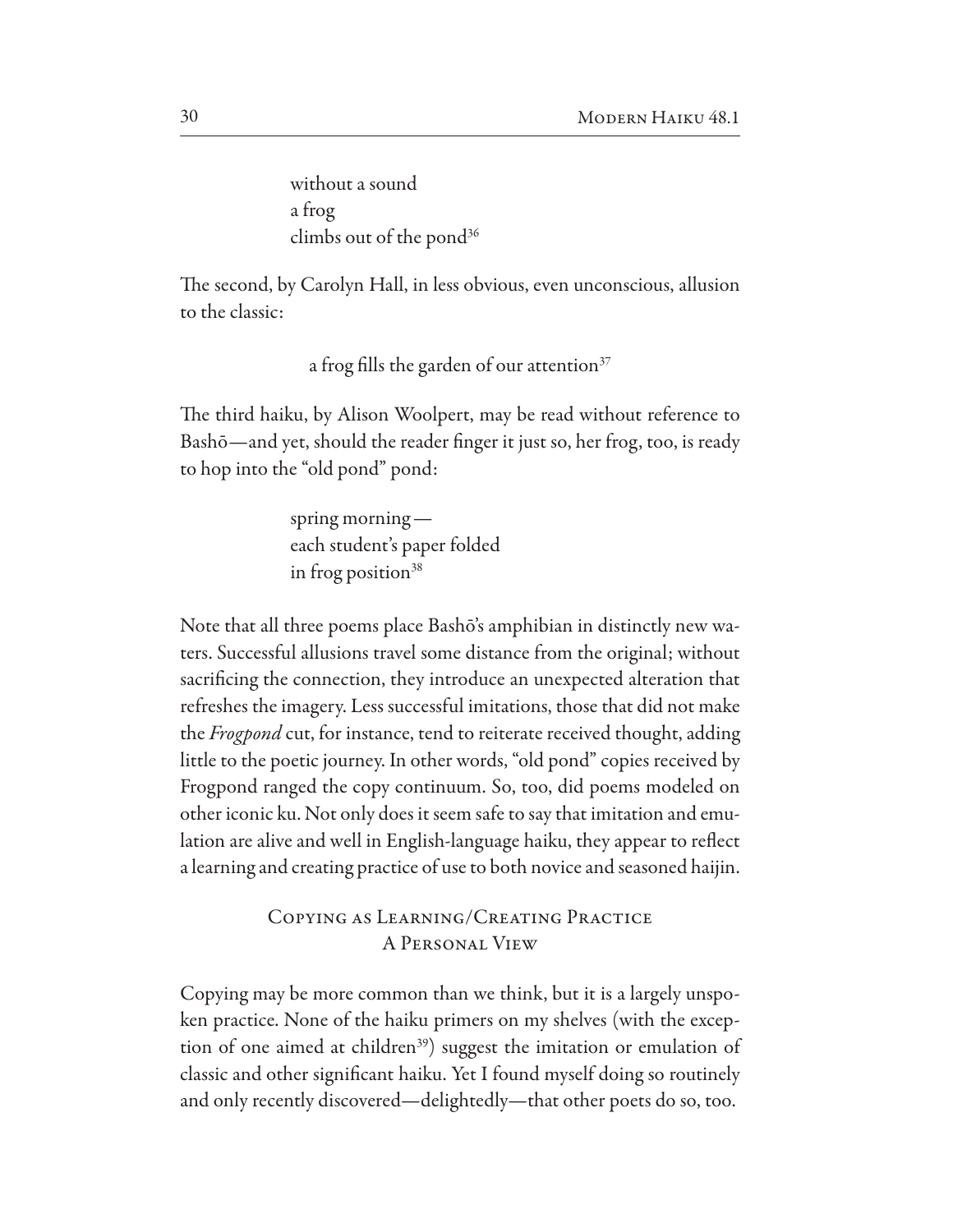One of these is Scott Mason, who shared with me a few of his *honka*dori. Two imitate the well-known phrases "all that remains"<sup>40</sup> and "falls utterly away"<sup>41</sup> from haiku by Bashō:

| spring peeper                        | car door clunk                   |
|--------------------------------------|----------------------------------|
| all that remains                     | a shell of fresh snow            |
| of yesterday's thunder <sup>42</sup> | falls utterly away <sup>43</sup> |

A third plays skillfully with one of Issa's most admired poems<sup>44</sup> by swapping out the turnip and upending the form's habitual reverence for the humble, in this case the lowly insect:

> which way out the exterminator points with his spray tip<sup>45</sup>

Mason's imitations of Bashō make us laugh; they parody the serious or bittersweet with mundane revision. In short, they add contemporary value to the model poems and what we make of them.

As Mason remembers it, he did not set out to copy a classic haiku; rather, "each began with some other stimulus and got to the felicitous phraseology by some sort of free association and/or recollection."<sup>46</sup> Other poets, however, may set out deliberately to copy old masters—Melissa Allen, for instance, who posted the following on her blog *Red Dragonfly*:

I started with a list of favorite haiku by Bashō... Then I tried to distill each of these down to some universal theme or structure or atmosphere-to figure out what it was about them that made them seem so great to me. And then for each of them I tried to write a haiku that echoed in some way the spirit of what Bashō wrote, while coming up with some new insight or image that was entirely my own.<sup>47</sup>

Allen (like Mason) takes on a centuries-old challenge here. Bashō was known to advise prospective students, "Don't imitate me; / it's as boring / as the two halves of a melon."<sup>48</sup> Yet Allen focuses on three elements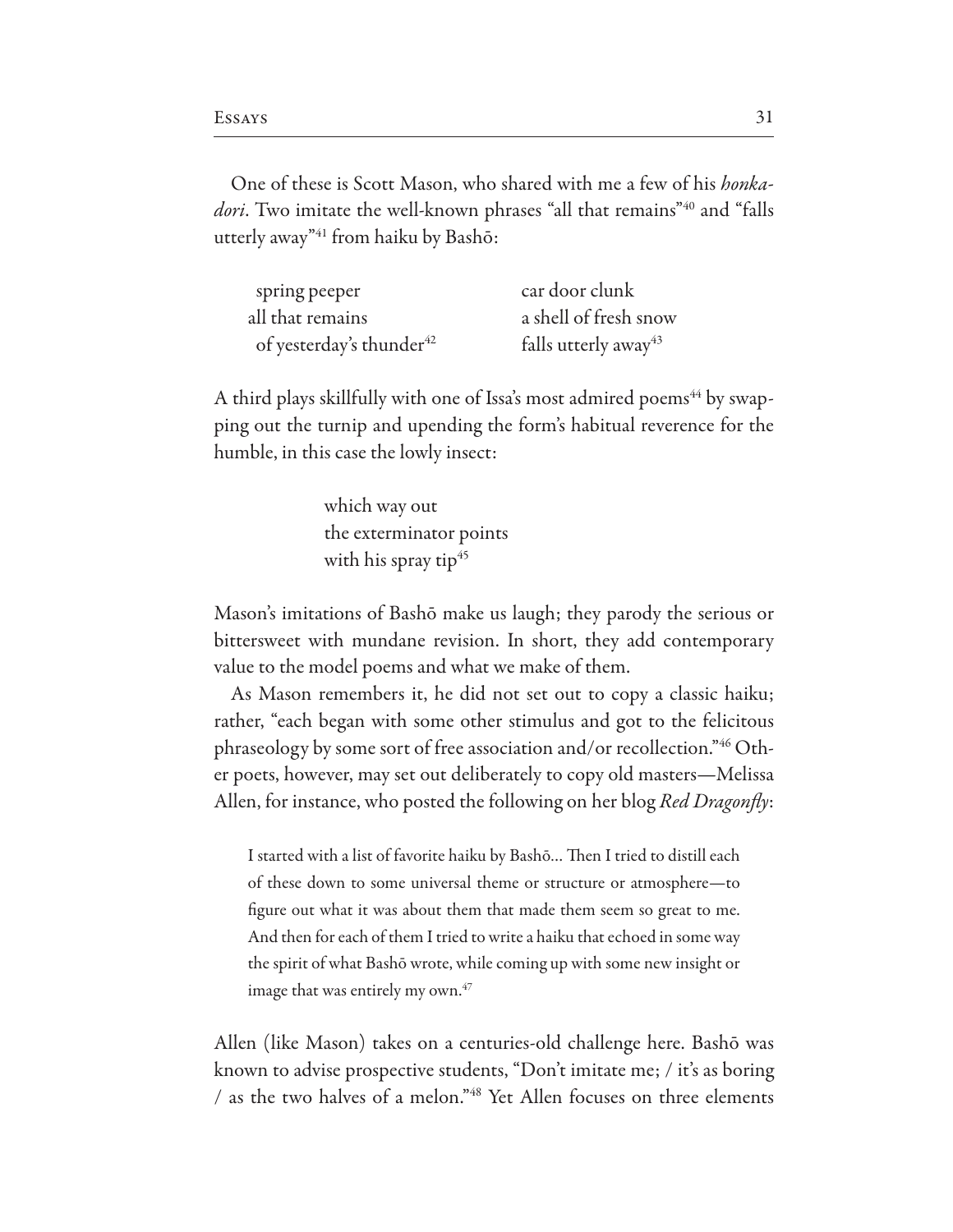of the exercise guaranteed to disarm the master's admonition: forgoing the direct quote that was part and parcel of Mason's modus operandi, she singles out theme, structure, and atmosphere for adaptation or copy*change*,<sup>49</sup> in other words, for emulation. Taking a look at three of Allen's Bashō poems (all based on translations by Makoto Ueda<sup>50</sup>), I'll refer to these elements as image, structure or order of experience, and mood or insight.

In response to the following by Bashō:

The daffodils And the white paper screen Reflecting one another's color

Allen writes:

the forget-me-nots and the sky  $$ an echo

Without mimicking, Allen closely copies image, structure of experience, and insight. She sticks with flowers-Bashō's daffodils become forgetme-nots. She substitutes the sky for the paper screen. She asserts similarity between reflection and echo. Grammatical structure and thus order of experience remain the same. So does insight and mood.

In this next example, Allen pairs Bashō's

A white chrysanthemum -However intently I gaze, Not a speck of dust.

with her own

no matter how long I stare at hydrangeas pure blue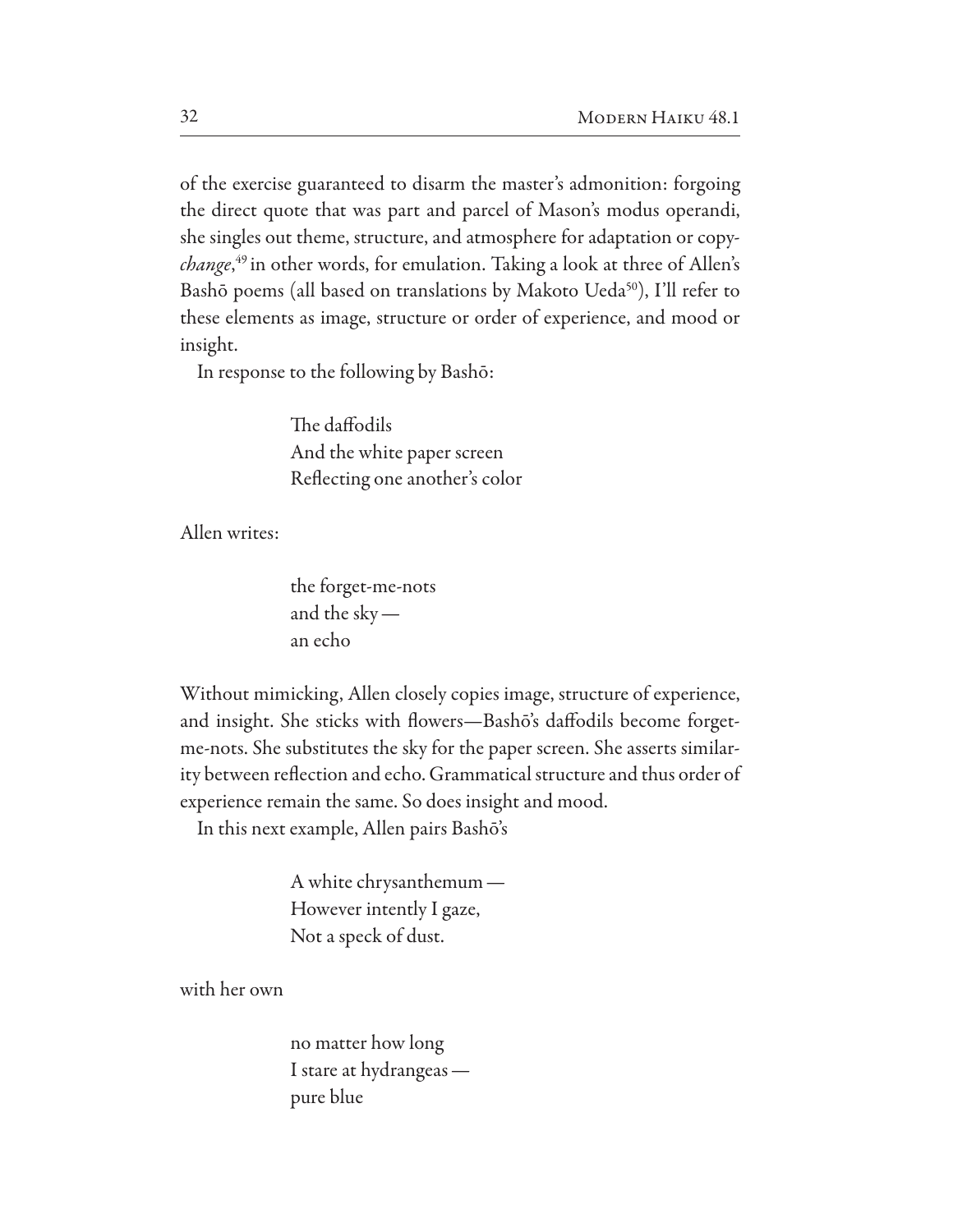In this instance, she continues to copy-change image (the "chrysanthemum" becomes hydrangeas, but still a flower) and mood or insight ("not a speck" infers clean infers pure). However, she alters somewhat the original structure of experience, flipping the stare and the object of that gaze. Like the previous example, however, the copy remains quite close.

Finally, consider how Allen plays on Bashō's

At night, quietly, A worm in the moonlight Digs into the chestnut.

with this adaptation:

every morning new holes in the leaves someone's night shift

In this poem Allen's adaptive imitation, at increasing distance from the original, begins to shade into emulation and original development. Changing night into morning, holes in chestnuts to holes in leaves, she explores a subtle alteration in image. The structure of experience is also altered. And an element of ambiguity is added, which affects mood. Whose night shift? Some insect, it seems, is joined by a night worker on a cigarette break. As Allen herself recognizes, some of her *honkadori* are "different enough from what Bashō wrote that they could stand alone" this one certainly so. Allen generates here the excitement of creative contribution.

At this point, the question poses itself: How does a learning process that depends on copying something tried and true allow for creating something newly effective? The short answer, I would suggest, is this: when the poet copies not just product, but process and problem, a certain amount of ambiguity and thus ad hoc variation necessarily enters into the composition.

Let me explain what I mean by looking at a few of my own imitations and emulations. In this first example, I chose to work with a haiku by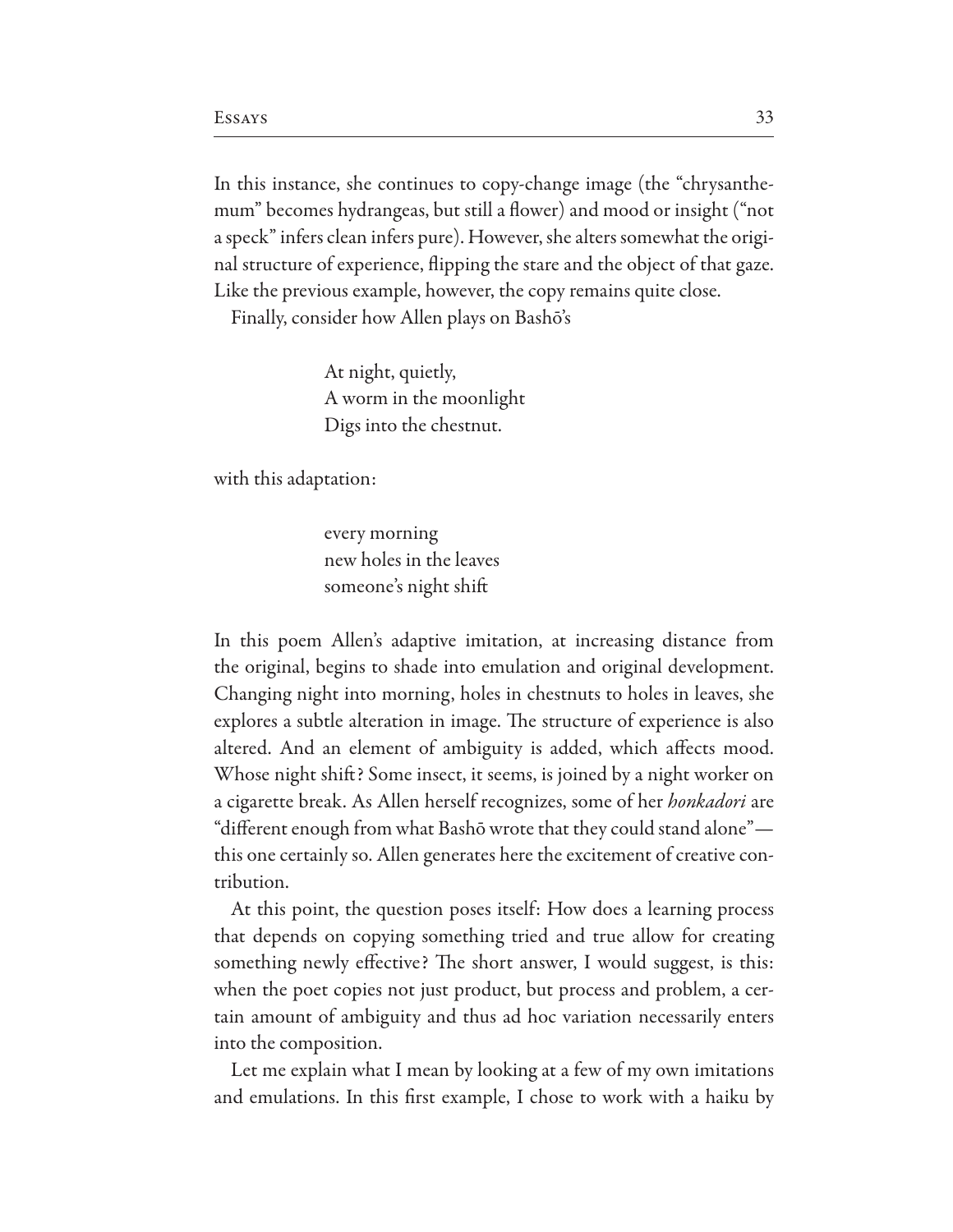Peggy Willis Lyles:

turtle through the reeds whispering our secrets<sup>51</sup>

As must be obvious, I begin with a close copy:

deer by the back door hiding in our stillness

There is some alteration of image and mood, but not much else. But the exercise gets me wondering. In imitating the end-product—the poem one may also attempt to emulate the mental processes or existential problems that produced it. What was the original poet thinking or experiencing? What questions guided her selective attention within that experience? How and why did she write this haiku?

Of course, one can never be certain what lies in someone else's mindmany aspects of the other's perception and thought must always remain unknown. Moreover, as one group of social scientists has noted, the more opaque the model task, the more difficult it is to infer the intermediateprocess or problem-steps.<sup>52</sup> If I pursue the re-creative copy of perceptions and conceptions, of necessity with regard to my own experience of the world, I must miss the mark in recapitulating Lyle's experience—I must, as Picasso said, "make a botch of it." And that is precisely when I may develop the germ of poetic difference that is mine and mine alone. To copy-change John Stevenson, that is the moment I can be "pretty sure" my ku is not quite your ku."<sup>53</sup> So I ask myself: What happens in authentic encounter to *my* relationship with wildlife? Why do I care? How else might I express this?

"Deer by the backdoor" leads directly in my notebooks to a variation that depends on my understanding of Lyle's problem—why care about encounter—and discovers enough of my own voice to push through to far copy and emulation. By shifting aesthetically towards linguistic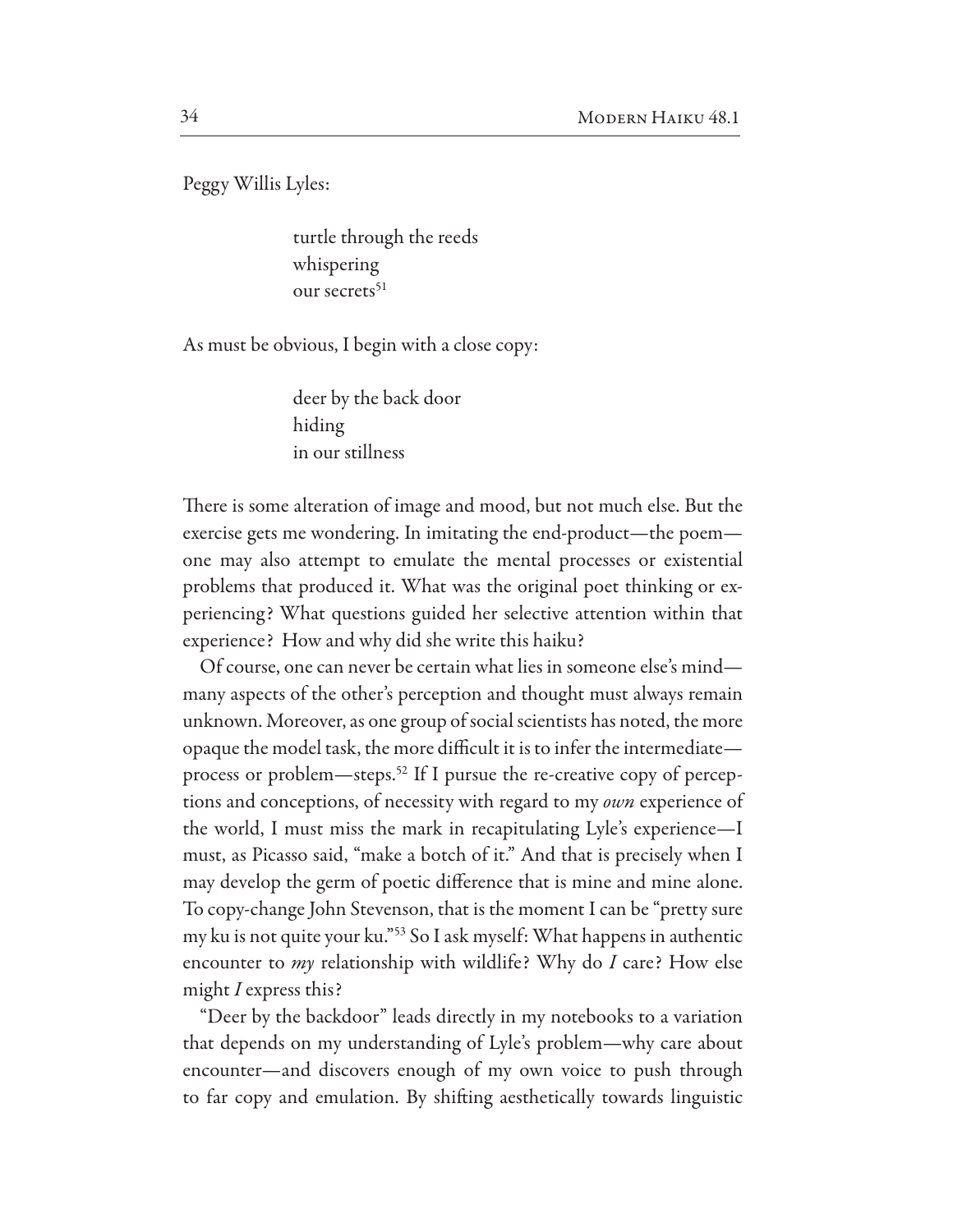ambiguity, and otherwise altering artistic strategy, I come upon fresh poetic expression:

> evening hush the doe and I in one regard<sup>54</sup>

Another way to think about and take on re-creative copy is to reverseengineer<sup>55</sup> the modelled poetic experience or its artistic manufacture. To reverse-engineer means to take something apart and analyze how it works in order to remake something similar. If I can figure out the poet's strategy for making, I can adapt the artistic process to my own purposes. In this copy exercise, I begin by immersing myself in a poem by the twelfth-century Japanese poet Saigyō (as translated by LaFleur<sup>56</sup>):

> All so vague: In autumn the reasons why All fall away And there's just this Inexplicable sadness.

Saigyō's poem "works" by conflating leaves with human purposes, season with mood. His depressed response to the fall of leaves and approach of winter is a familiar one, but the basic metaphor implies that leaves in bud or in full flower may signal other moods. So I opt to displace the focus of attention from one part of the metaphor to another. In essence, I ask myself what is the poetic experience *just before* the leaves and the sadness fall? Can I transpose that moment *just before* impending loss to another season? Moreover, can I assert a different meaning to the metaphor, one that ties loss to eventual renewal? I try my hand with the following:

> dandelions before the reasons why all blow  $a$ way<sup>57</sup>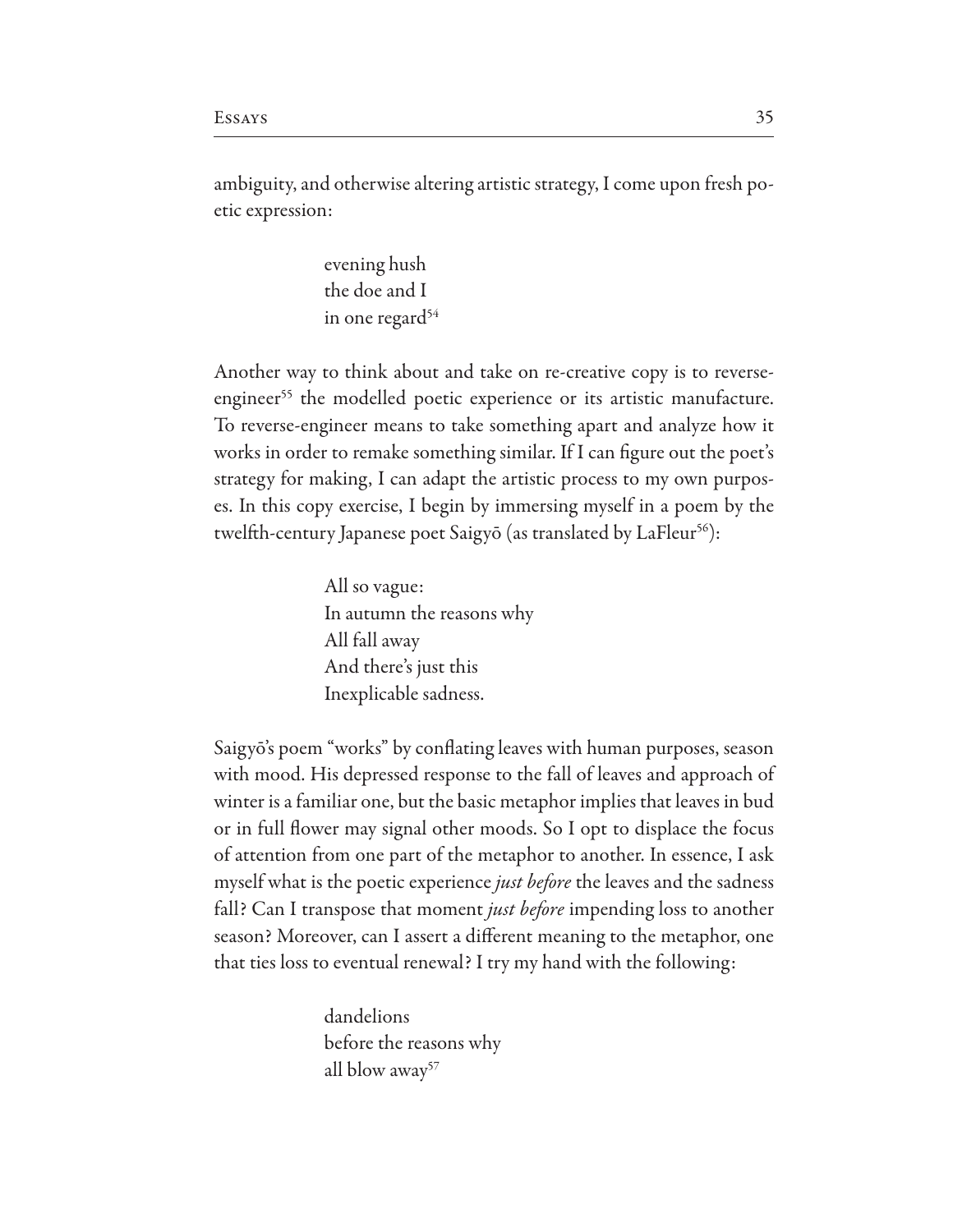As a consequence of my change in seasonal attention, I accomplish a shift in mood and insight—and, I believe, add something of my own to the copy of craft process.

Finally, I'll use one more example to anticipate my conclusion that imitation and emulation as a learning practice can also function as creative strategy. The exercise begins with a straightforward and close imitation of a poem by Lee Gurga. In response to Gurga's

> each waiting for the other's silence -April birdsong<sup>58</sup>

I write

each waiting for the other to speak first spring things

Little is altered with regard to image, structure or insight, except for a shift in focus from individual silences to a shared silence. There is a slight change, too, in season, from spring to late winter on the cusp of spring. Not content with this uninspired copy, however, I consider how I might alter or otherwise subvert my naïve borrowing of phrases and ideas by altering the why and the how, the problem and the process, of the model poem. My thinking ultimately leads me to "not waiting" and the expressions we use to convey impatience:

> slipping  $\overline{a}$ season in edgewise for syth  $\mathbf{i}$  $a^{59}$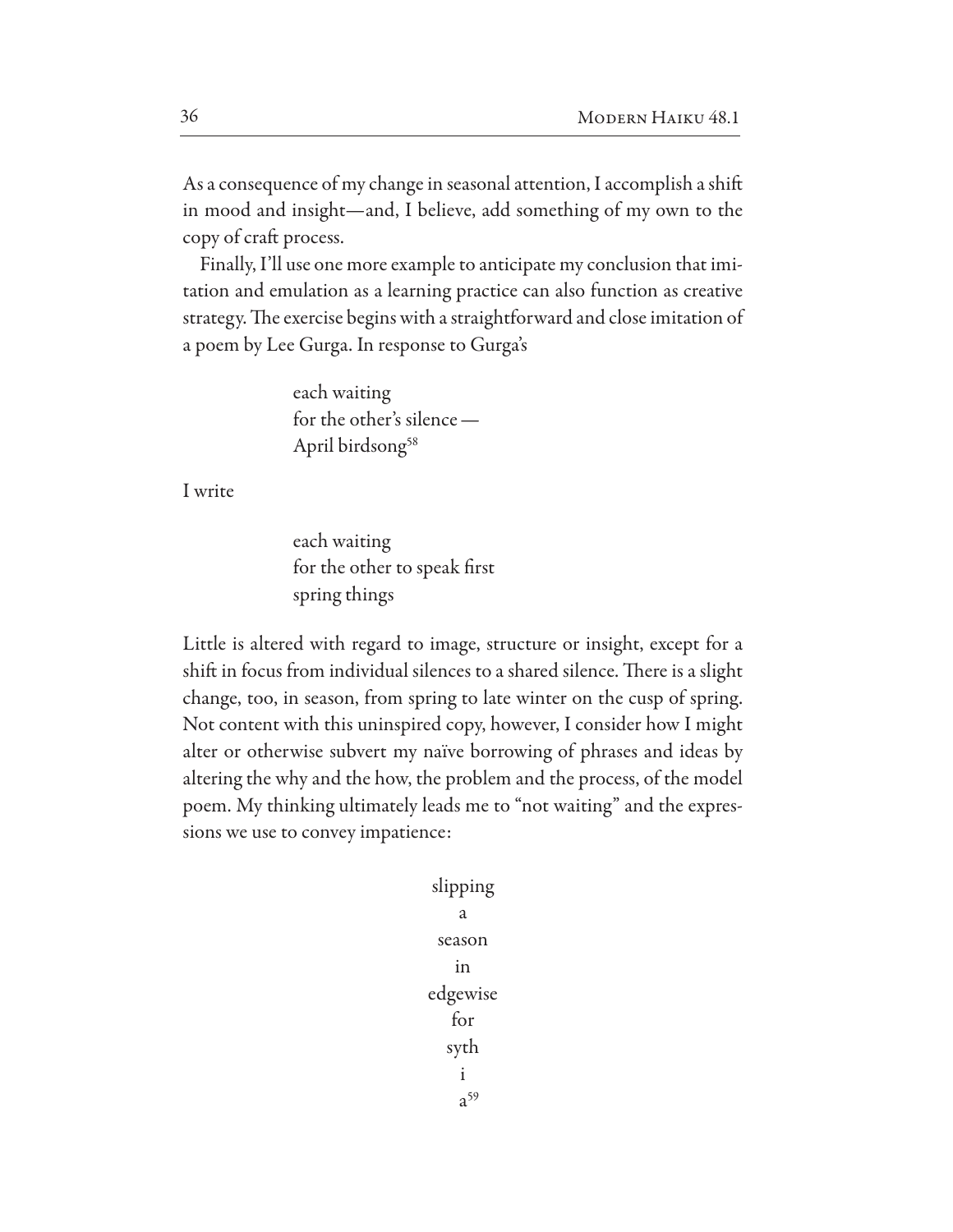From the rather polite manners of a spring already underway we come to the rather rude announcement that winter must come to an end. From close imitation we arrive at far emulation and re-creative copy that is, personally at least, a leap forward in learning the craft and articulating the art of haiku.

## **SOME CONCLUSIONS**

At last we come back to an earlier question: how does a learning practice become a creative strategy? As I hope to have demonstrated, copying can be an indirect and imprecise behavior. It is indirect and imprecise because it involves not just products, but problems and processes of varying levels of opacity. It involves, as social scientists might say, a "theory of mind" the supposition that you have consciousness much like mine and that I can infer your thoughts, though I may never, really, verify them. Adding further to the imprecision, the copycat must intuit artistic intents from nothing more than a handful of words on a page; words that may or may not appear in translation; words that may or may not have altered in meaning over years, decades, or centuries of utterance. Inevitably, there is as much opening for mistake and variation in artistic reproduction as there is in biological replication.<sup>60</sup> What's more, the re-creating poet *purposefully* strays from the original, seeking alternative expressions and strategies of composition.

This "decoupling of ends and means," the severance of model poem from the processes and problems of making, is what "gives room to creativity in imitation."<sup>61</sup> On an individual level, the poet has made something personally new and meaningful. Whether that poem offers sufficient difference and value must determine whether or not he seeks publication and artistic recognition in the public sphere.<sup>62</sup> Ultimately, the novel variation that is effective in the public sphere contributes to cultural accumulation and evolution.

That is one answer.

Another answer suggests that there are different kinds of copying for learning and for creating. Well before the would-be poet begins to compose, he or she has in all likelihood read, and read again, a number of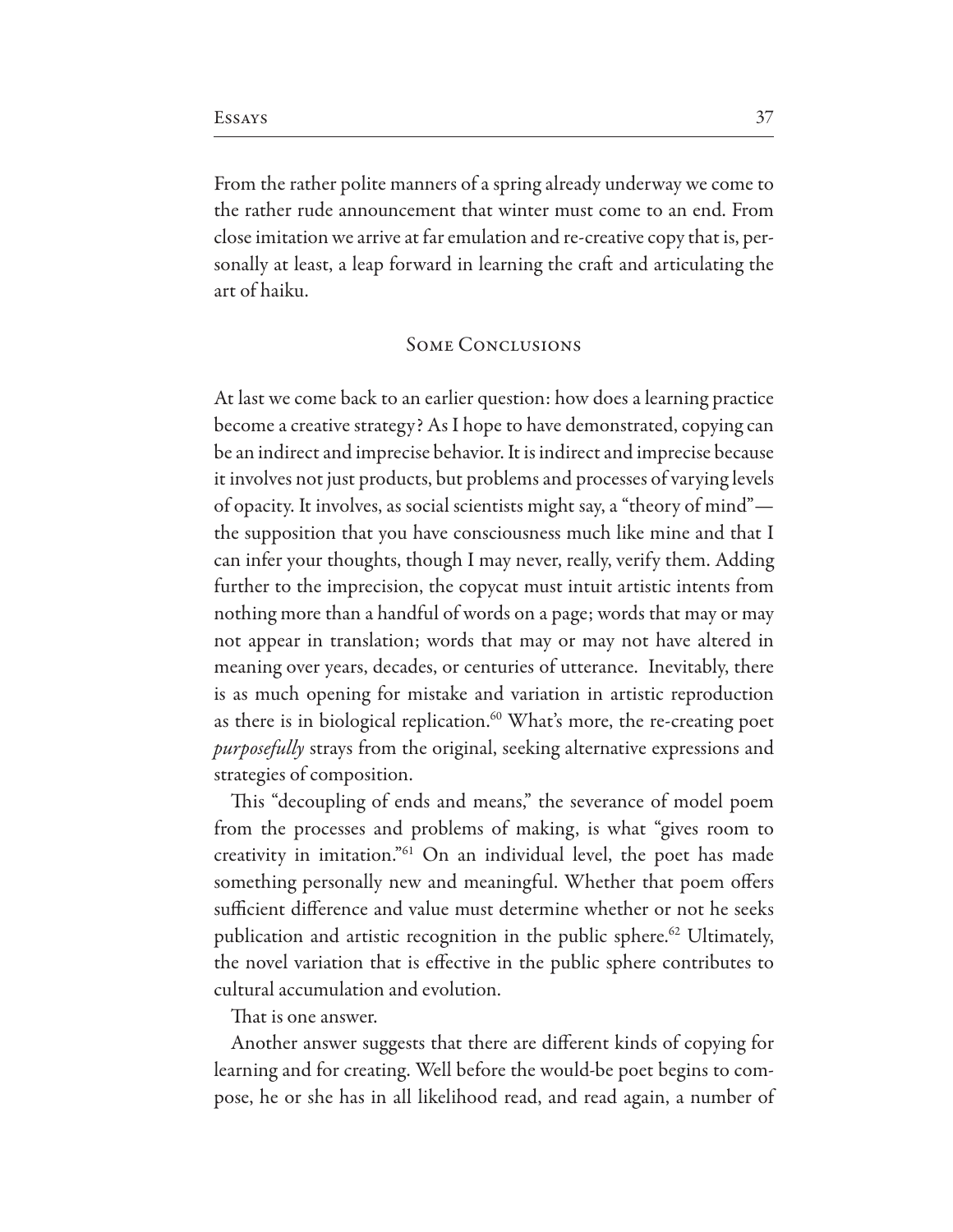haiku. To read and to recite is in essence to mimic, to copy a poem "word for word." To compose haiku, however, requires more sophisticated kinds of copying, the adaptive copying of words, images, themes and so forth. Adaptive copies may involve faithful imitation, as when selected words or images are borrowed wholesale, without substantive change. They may also involve emulation, when the copy-change of text becomes paramount. As the novice becomes increasingly familiar with the basic skills of haiku construction, emulation may manifest at increasing distance from the original model. Too, with increasing facility the learner poet may deliberately focus on divining compositional processes as well as the artistic questions and purposes of model poems. With increasing confidence, she may take on the ambiguous challenge of re-creative copy. And somewhere along the way, immersed in the rigors and, yes, excitements of far emulation and the recapitulation of intents and purposes, a strategy for learning shades into a strategy for creating.

The question is not shall we copy, but how shall we copy. We can count the ways: Whether haiku poets imitate or emulate image, phrase, structure, purpose or process, the trick is to "steal like an artist," to transform the borrowed material, as musician Bruce Springsteen would have it, into "something beautiful of their own..."<sup>63</sup> When all is said and done, copying provides a powerful tool for learning poetic craft and for creating something novel and effective that connects with something tried and true in the "communal poem" that is haiku.

#### **NOTES**

<sup>1</sup> A version of this paper was presented at HNA 2013.

<sup>2</sup> O'Brien, Geoffrey. "We Are What We Quote." The New York Times (March 3,  $2013$ , 9.

<sup>3</sup> Ashton, Dore. *Picasso on Art: A Selection of Views*. New York: Da Capo Press, Inc., 1972, 53.

<sup>4</sup> For a comprehensive discussion of highly similar haiku published by different poets, see Michael Dylan Welch's trio of essays on his website, Graceguts: "An Introduction to Déjà-ku," "Some Thoughts on Déjà-ku," and "Selected Examples of Déjà-Ku," http://www.graceguts.com/essays.

<sup>5</sup> For a wide range of specific views on imitation, emulation, and social learning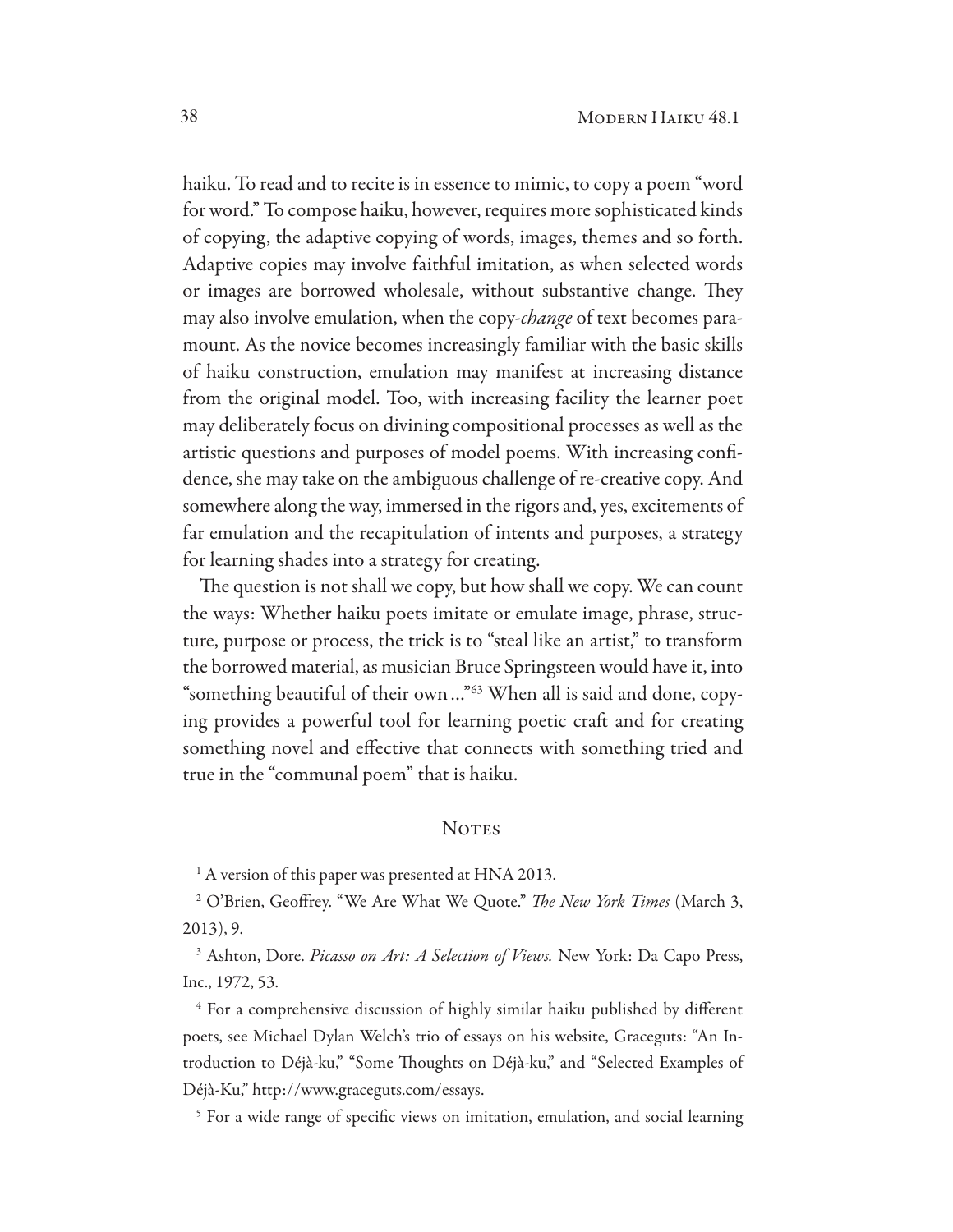see: Tomasello, Michael. "The Cultural Ecology of Young Children's Interactions with Objects and Artifacts." In Winograd, Eugene, Robyn Fivush & William Hirst (Eds.), Ecological Approaches to Cognition, Essays in Honor of Ulric Neisser. Hove, UK: Psychology Press, 1999), 150; Huber, Ludwig. "Emulation learning: The integration of technical and social cognition." In Chrystopher L. Nehaniv and Kerstin Dautenhahn (Eds.), Imitation and social learning in robots, humans and animals: Be*havioural, social and communicative dimensions.* New York: Cambridge University Press, 2007; and Christine A. Caldwell, Kerstin Schillinger, Cara L. Evans & Lydia M. Hopper, "End State Copying by Humans (Homo sapiens): Implications for a Comparative Perspective on Cumulative Culture," Journal of Comparative Psychology (first online publication April 2, 2012), doi: 10:1037/a0026828, p. 7.

<sup>6</sup> "The Way of Haiku arises from concentration and lack of distraction. Look well within yourself." Bashō, cited in Richard Lewis, The Way of Silence, The Prose and Poetry of Bashō. New York: The Dial Press, 1970, 70.

<sup>7</sup> Characteristics of copied product, problem or processes taken from Robert Root-Bernstein & Michele Root-Bernstein, "People, Passions, Problems: The Role of Creative Exemplars in Teaching for Creativity." In Ronald Beghetto & Bharath Sriraman (Eds.), Creative Contradictions in Education: Cross Disciplinary Paradoxes and Perspectives. New York: Springer Publishing, 2017.

<sup>8</sup> With few exceptions, the déjà-ku in the Welch essays cited in endnote 1 are all published examples of poems sharing words, images, and syntactical structure.

<sup>9</sup> Definitions of adaptive copying and re-creative copying taken from Root-Bernstein and Root-Bernstein, "People, Passions, Problems."

<sup>10</sup> From Basho's Learn from the Pine. Lewis, Richard. The Prose and Poetry of Basho. New York: The Dial Press, 1970, 82.

<sup>11</sup> Cited in Terry, R.C. (Ed.). Robert Louis Stevenson: Interviews and Recollections. London: MacMillan, 1996, 87.

<sup>12</sup> Gardner, John. *The Art of Fiction*, *Notes on Craft for Young Writers*. New York: Random House, Inc., 1991/1983, 142-143.

<sup>13</sup> Cited in Baer, William (Ed.). Conversations with Derek Walcott. Jackson, MS: University Press of Mississippi, 1996, 53.

<sup>14</sup> Cited in Darnton, Nina. "Taking Risks, The Writer as Effective Teacher." New York Times, Education Life (April 13, 1986), 67.

<sup>15</sup> Le Guin, Ursula K. Steering the Craft. Portland, OR: The Eighth Mountain Press, 1998, xiv.

<sup>16</sup> E.g. Wiggerman, S. and Meischen, D. (Eds.). Wingbeats: Exercises & Practice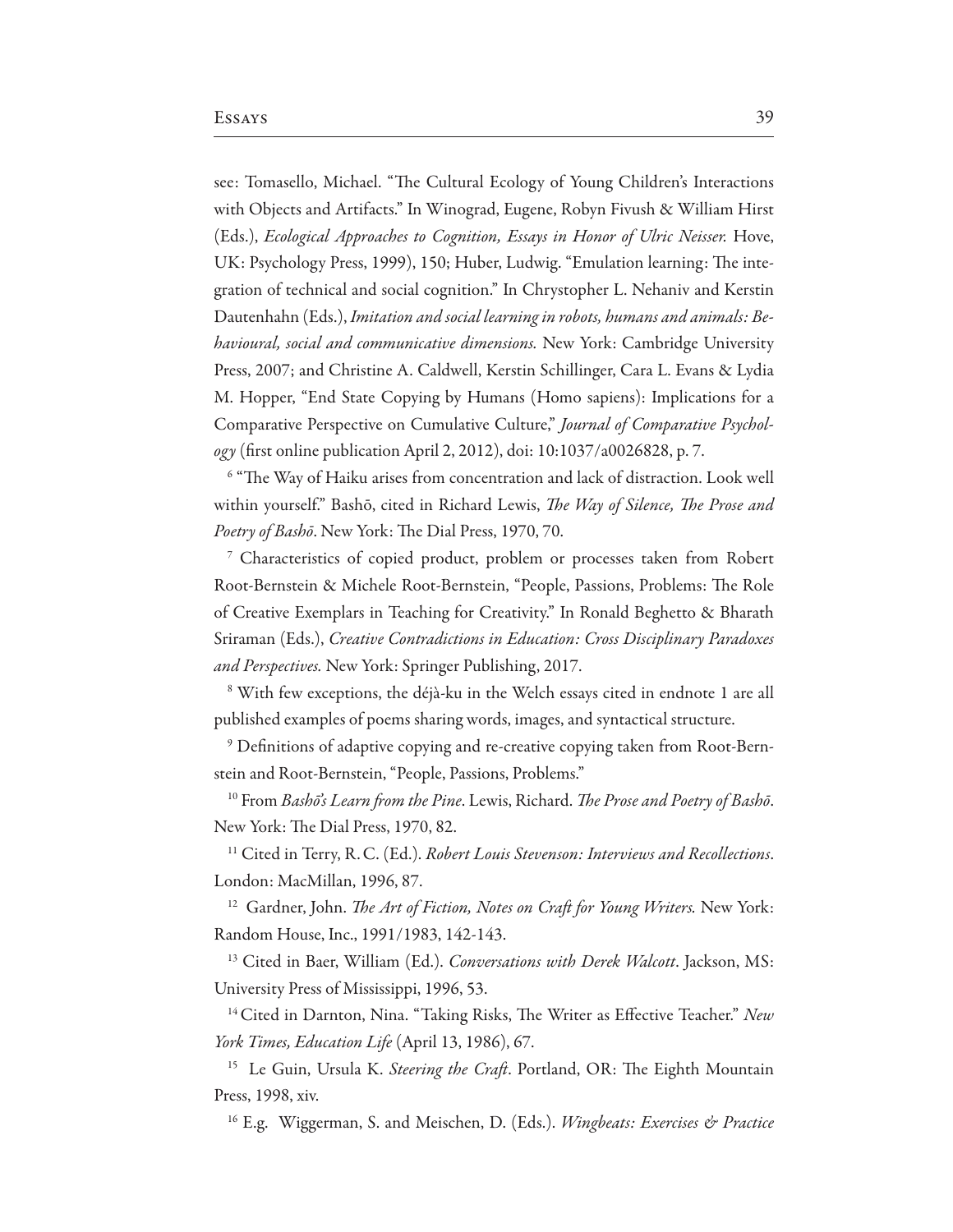in Poetry, Austin, TX: Dos Gatos Press, 2011, 105-107; Rebecca Dierking, "Creative Copying, Or in Defense of Mimicry," The Quarterly 24:4 (Fall, 2002), National Writing Project. http://www.nwp.org/cs/public/print/resource/448 pdf. Accessed 27 August 2015. And in other arts, e.g: L. Green, How Popular Musicians Learn, A Way Ahead for Music Education. Abingdon, Oxon: Ashgate Publishing Group/ Ashgate e-Book, 2002; Cain, Patricia. Drawing: The Enactive Evolution of the Practitioner. Bristol, GBR: Intellect Books, 2010.

<sup>17</sup> Harnad, Stevan. "Creativity: Method or Magic?" In H. Cohen & B. Stemmer (Eds). Consciousness and Cognition: Fragments of Mind and Brain. Amsterdam: Elsevier Academic Press, 2007, 130. Also available at http://cogprints.org/1627/

<sup>18</sup> For mid-20th century shift to free expression in writing, see Alexander, Philip. Emulation as a Creative Step: The Mimetic Mode in the Teaching of English Composition. Unpublished masters thesis, California State University Dominguez Hills, 2000. For visual arts see, Wilson, Elaine L. Art Education: A Study of the Effects of Copying-to-Learn and Free Expression on the Skill Development and Growth of Art Students. Unpublished masters thesis, Pennsylvania State University Graduate School, 1983.

<sup>19</sup> Sarason, Seymour B. The Challenge of Art to Psychology. New Haven: Yale University Press, 1990, 1-2.

<sup>20</sup> Kleon, Austin. Steal Like An Artist, 10 Things Nobody Told You About Being Creative. New York: Workman Publishing Company, 2012, 33-36.

<sup>21</sup> O'Toole, Garson. "Good Artists Copy; Great Artists Steal," Quoteinvestigator. com (March 6, 2013). Retrieved November 17, 2015 from http://quoteinvestigator.  $com/2013/03/16/artists-steal/$ 

<sup>22</sup> Cited in Caws, Mary Ann. *Pablo Picasso*. London: Reaktion, 2005, 17. For an account of Picasso's "stealing," see Galassi, S.G. Picasso's Variations on the Masters, Confrontations with the Past. New York: Harry N. Abrams, 1996.

<sup>23</sup> Springsteen in Powers, Ann. "A Long Road to 'High Hopes': An Interview with Bruce Springsteen," The Record/Music News from NPR, www. npr.org. Retrieved December 2, 2015 from http://www.npr.org/sections/ therecord/2014/01/14/262485987/a-long-road-to-high-hopes-an-interview-withbruce-springsteen

<sup>24</sup> Cited in Macaulay, Alastair. "No Tiptoeing Around His Opinions," The New York Times (February 24, 2013), AR 25.

<sup>25</sup> From a poster mailed to supporters of the Liz Lerman Dance Exchange in 2007.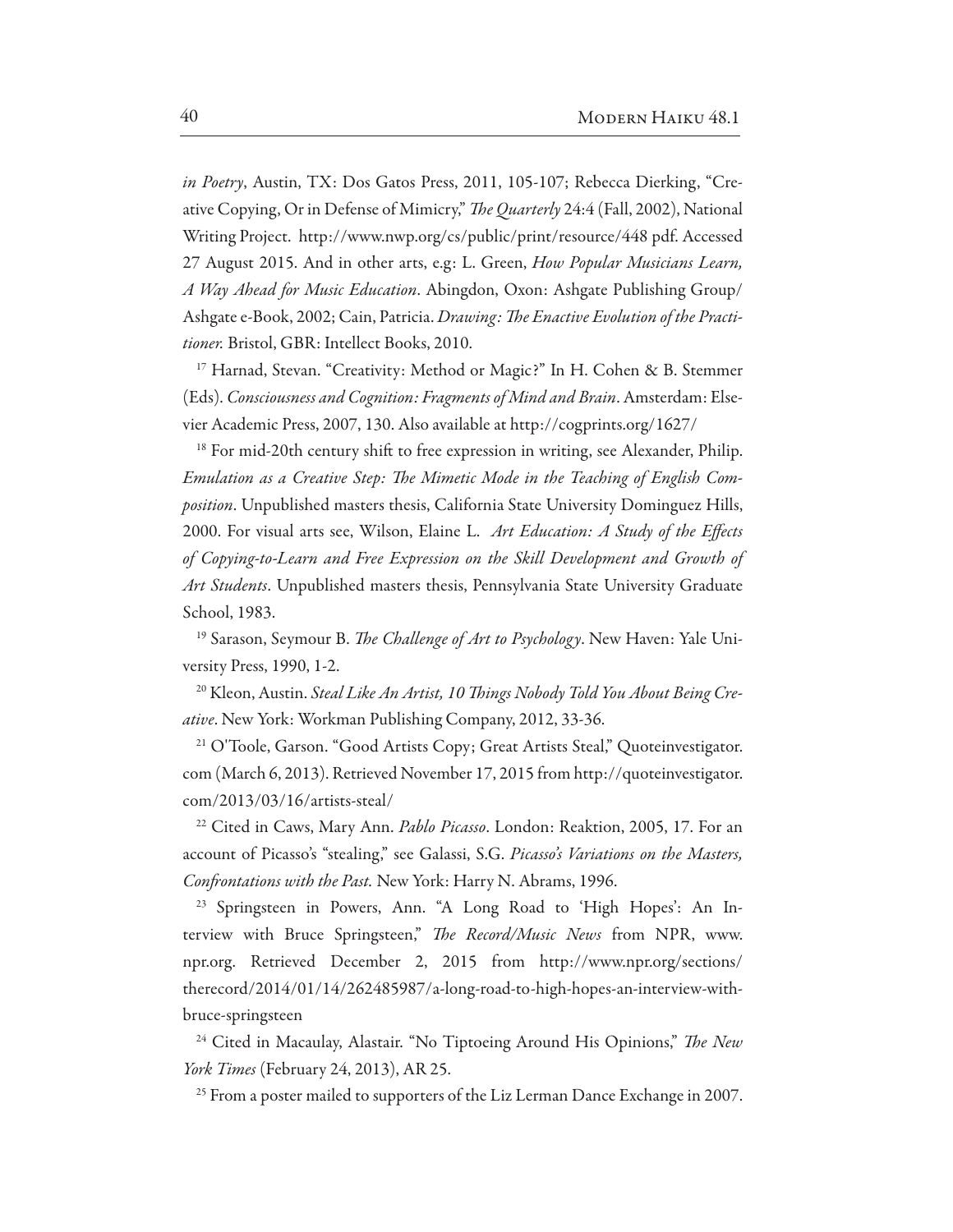Text by Liz Lerman; Design John Borstel. Full text reproduced at https://hanvnah. wordpress.com/2008/07/15/liz-lerman-seven-ways-to-be-creative/

<sup>26</sup> Eliot, T.S. "Philip Massinger" (essay), reprinted in Kermode, Frank (Ed.). Selected Prose of T.S. Eliot. New York: Harcourt Brace Jovanovich/Farrar, Straus and Giroux, 1975, 153.

 $27$  Ibid.

<sup>28</sup> Cited in Brooks, Randy. "Genesis of Haiku: Where Do Haiku Come From?" Frogpond 34.1 (Winter 2011), 46.

<sup>29</sup> van den Heuvel, Cor (Ed.). The Haiku Anthology, Haiku and Senryu in English. New York: W.W. Norton & Co., 1999, ix-x.

<sup>30</sup> Shirane, Haruo. *Traces of Dreams, Landscape, Cultural Memory, and the Poetry of* Bashō. Stanford, CA: Stanford University Press, 1998, 295.

<sup>31</sup> Tsukamoto, Akikio. "Modes of Quoting: Parody and Honkadori." Simply Haiku, 2003/2004. Pdf retrieved July 15, 2013 from http://simplyhaiku.com/SHv2n4/ features/Akiko Tsukamoto.html, page 2.

<sup>32</sup> Greve, Gabi. "Introducing Haiku Poets and Topics" (Haiku in Context), World Kigo Database. Retrieved November 18, 2015 from http://wkdhaikutopics. blogspot.com/2007 07 01 archive.html

<sup>33</sup> Shirane. Traces of Dreams, 14-17.

<sup>34</sup> Shirane. Traces of Dreams, 15.

<sup>35</sup> Ueda, Makoto. Bashō and His Interpreters, Selected Hokku with Commentary. Stanford: Stanford University Press, 1991, 141.

<sup>36</sup> Frogpond 35.3 (autumn 2012).

<sup>37</sup> Frogpond 35.3 (autumn 2012).

<sup>38</sup> Frogpond 36.2 (spring/summer 2013).

<sup>39</sup> E.g. Donegan, Patricia. Haiku, Asian Arts & Crafts for Creative Kids. Rutland, VT: Tuttle Publishing, 2003, 22-24.

<sup>40</sup> Blyth, R. H. (trans.). Ah! Summer grasses! / All that remains / Of the warriors' dreams. Haiku. Tokyo: The Hokuseido Press, 1952/1976, v.3, 309.

<sup>41</sup> The shell of the cicada; / It sang itself / Utterly away. (Trans. Blyth, v. 3, 235).

<sup>42</sup> Modern Haiku 36.3 (2005).

<sup>43</sup> Winner, British Haiku Award, 2007.

<sup>44</sup> The turnip-puller / Points the way / With a turnip. (Blyth).

<sup>45</sup> Honorable Mention, Haiku Poets of Northern California Haiku Contest, 2012.

<sup>46</sup> Personal communication, November 18, 2015.